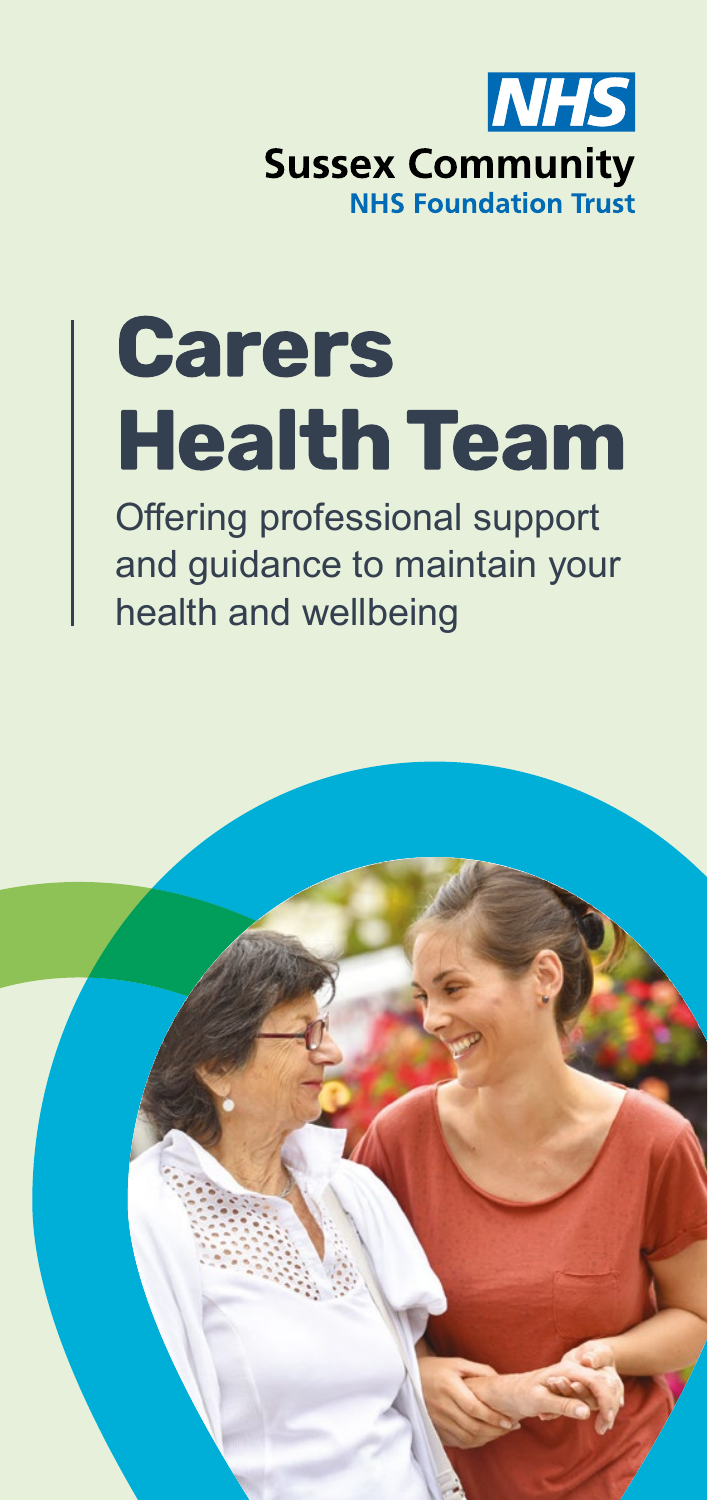### **Carers Health Team**

**Are you aged 18**+ **and caring for a relative, partner, friend or neighbour who is ill, frail, disabled or has mental health or substance misuse problems?**

**Are you having difficulty with maintaining your own health and wellbeing in order to cope with the demands of your daily routine?**

**Maybe you don't have time to visit your GP surgery for a general check up?**

Our Carers Health Team can visit you at home and check your general state of health and wellbeing. We can offer advice about how to keep healthy and manage any health issues you might have.

#### Who we are

We are a free service provided by Sussex Community NHS Foundation Trust for informal carers aged 18+ registered with a West Sussex GP.

Our aim is to improve both your own health and the health of the person you are looking after.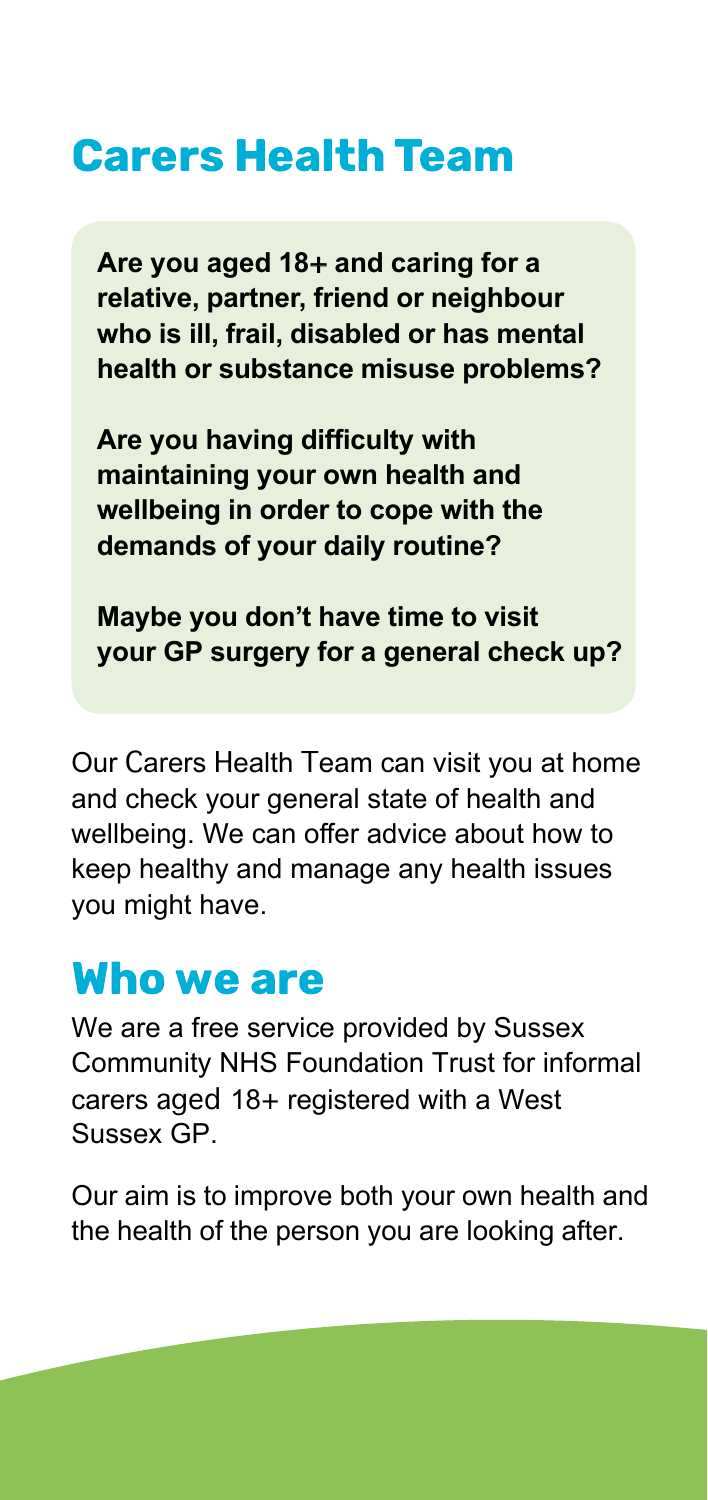Our service is staffed by trained healthcare professionals who can provide you with advice and information to help you in your caring role.

## What does the service do?

We work closely with other NHS specialist services, social and caring services as well as many other voluntary and community services.

Our Carer Health Clinicians will work in partnership with you to provide personalised one to one advice and information.

This could include:

- Practical advice and training to help you in your caring role, such as safe moving and handling techniques and managing medication.
- Information and advice on other services to help you in your caring role and lead a healthier lifestyle.
- Advice and information to help you plan for the future and guide you through the complex health and social care system.
- Referral for NHS health check/screening.